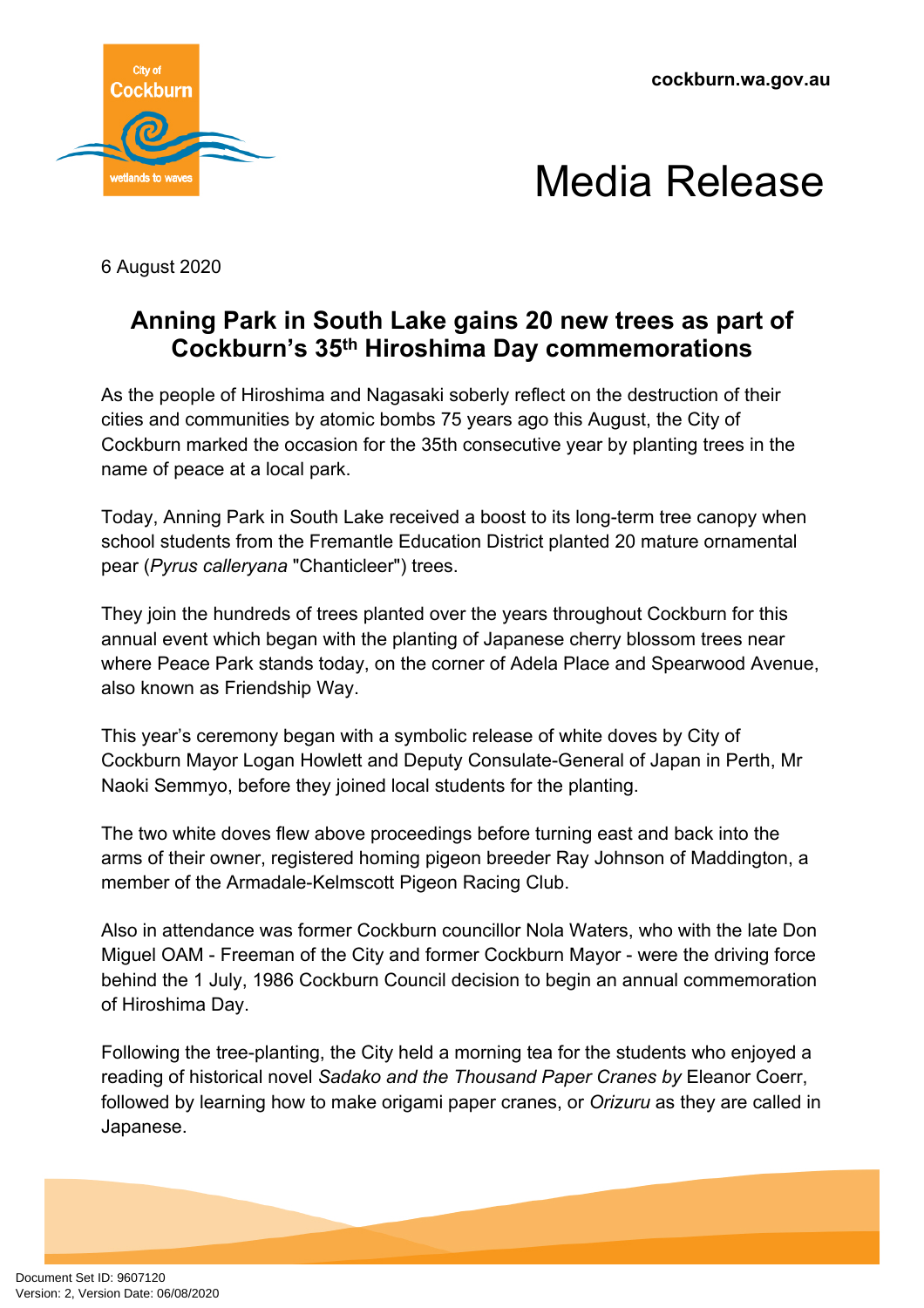



Mayor Howlett said the hundreds of trees planted across the City over the past 35 years continued to flourish.

"They symbolise the strength of our friendship with Japan and its people and reflect the nature of our growing relationship as we reach out in terms of trade, education, tourism and cultural exchange," Mayor Howlett said.

"They are also a fitting tribute to the 'hibakusha', the surviving victims of the atomic bombs which fell on Hiroshima and Nagasaki.

"The hibakusha survived the immediate effects of the devastating bombs, but suffered from the effects of radiation sickness, loss of family and friends, and discrimination.

Last year Mayor Howlett signed the ICAN (International Campaign to Abolish Nuclear Weapons) Cities Appeal on behalf of the City of Cockburn. This is a global call from cities and towns in support of the Treaty on the Prohibition of Nuclear Weapons adopted by the United Nations in 2017, and other supportive cities include Sydney, Melbourne, Paris, Washington DC and Berlin.

The Treaty has the support of 122 countries, but Australia has not yet joined the Treaty.

In 2011, Cockburn Council endorsed the Mayor's request to join the Mayors for Peace organisation, with its membership pledge stating the City's support for the abolition of nuclear weapons.

The City will also commemorate the United Nations International Day of Peace with local students on 21 September by planting a Ginkgo biloba sapling at Yandi Park, Cockburn Central.

The sapling originates from seeds from the Ginkgo biloba trees that survived the atomic bombing in Hiroshima on 6 August, 1945.

The UN General Assembly has devoted the day to strengthening the ideals of peace, through observing 24 hours of non-violence and cease-fire.